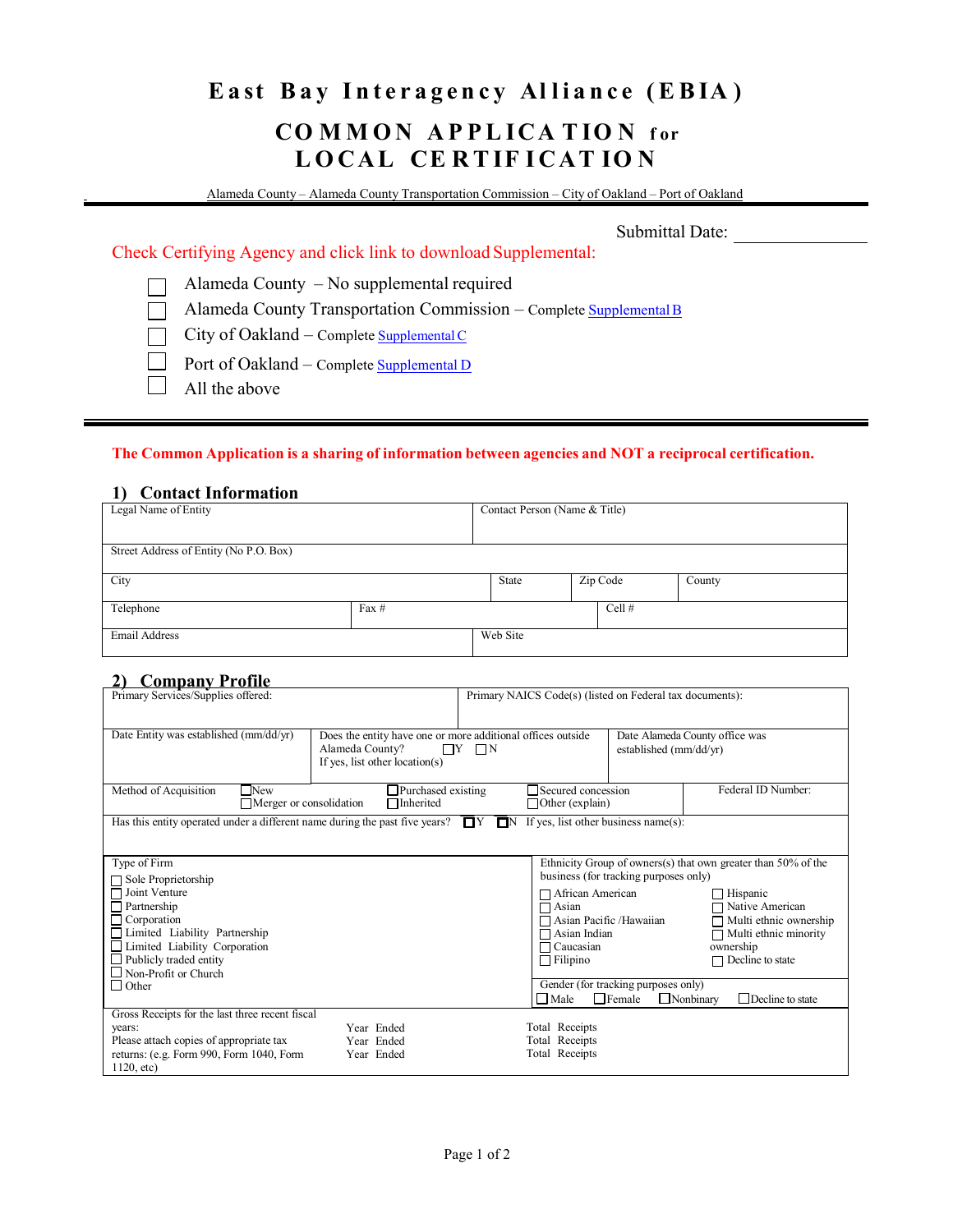## 2) **Company Profile:** *(Continued)*

| Number of Employees at the local office<br>Permanent Full time<br>Permanent Part time    | Temporary Full Time<br>Temporary Part Time | Seasonal Full Time<br>Seasonal Part Time |
|------------------------------------------------------------------------------------------|--------------------------------------------|------------------------------------------|
| TOTAL Number of Employees at all locations<br>Permanent Full time<br>Permanent Part time | Temporary Full Time<br>Temporary Part Time | Seasonal Full Time<br>Seasonal Part Time |

## **3) Certifications:**

| <b>Name of Issuing Authority</b>                                                                                                    | <b>Type</b> | <b>Number</b> | <b>Expiration</b><br>Date |
|-------------------------------------------------------------------------------------------------------------------------------------|-------------|---------------|---------------------------|
| City / County Business Tax Certificate                                                                                              |             |               |                           |
| Internal Revenue Service (required) – If your firm is a Non-Profit, submit<br>the Letter of Determination of Not For Profit Status. |             |               |                           |
| State of CA/CUCP Certification for DBE/ACDBE firm                                                                                   |             |               |                           |
| State of CA/SBA Certification for Small firm                                                                                        |             |               |                           |
| Other Certification                                                                                                                 |             |               |                           |
| Other Certification                                                                                                                 |             |               |                           |
| Other Certification                                                                                                                 |             |               |                           |
|                                                                                                                                     |             |               |                           |

#### **4) Professional Licenses, Permits and/or Certificates** (e.g. contractor, architect, engineer, etc. – list all that apply - attach copies. List on a separate page if additional space is needed)

| <b>Name of Issuing Authority</b>                               | <b>Type</b> | <b>Number</b> | <b>Expiration</b><br>Date |
|----------------------------------------------------------------|-------------|---------------|---------------------------|
| State of CA Contractor's License Board – Contractor's License: |             |               |                           |
| State of CA Professional Service License or Permit:            |             |               |                           |
| State of CA Service Provider License or Permit:                |             |               |                           |
| Other:                                                         |             |               |                           |
| Other:                                                         |             |               |                           |
|                                                                |             |               |                           |

#### 5) NAICS Codes: Please review the NAICS<sup>1</sup> listing of work codes and indicate below your areas of expertise ranked in order of importance (begin with primary and add all specialty areas as indicated in the Company Profile section) NAICS Codes can be found at: http://www.naics.com/search.htm & https://www.census.gov/naics/, add separate sheet for additional NAICS codes if needed.

| <b>NAICS Code</b> | <b>Description of Work</b> |  |  |  |
|-------------------|----------------------------|--|--|--|
|                   |                            |  |  |  |
|                   |                            |  |  |  |
|                   |                            |  |  |  |
|                   |                            |  |  |  |
|                   |                            |  |  |  |
|                   |                            |  |  |  |

## **6) Additional Information:**

|                                  | Are you a Trucking Firm? □ Yes □ No Are you a Truck Broker? □ Yes □ No | Both? $\Box$ Yes $\Box$ No |
|----------------------------------|------------------------------------------------------------------------|----------------------------|
| A supplier? $\Box$ Yes $\Box$ No |                                                                        |                            |

## **7) When submitting this application to any of the checked Certification Taskforce members, I consent to the sharing of information contained herein and** declare under penalty of perjury that statements in this application are true and correct.  $\Box$  Yes  $\Box$  No

| Signature         | Print Name                                                                 | Title | Date |     |
|-------------------|----------------------------------------------------------------------------|-------|------|-----|
| Rev. 05/12/2022AC | <sup>1</sup> North American Industry Classification System - www.naics.com |       |      | - - |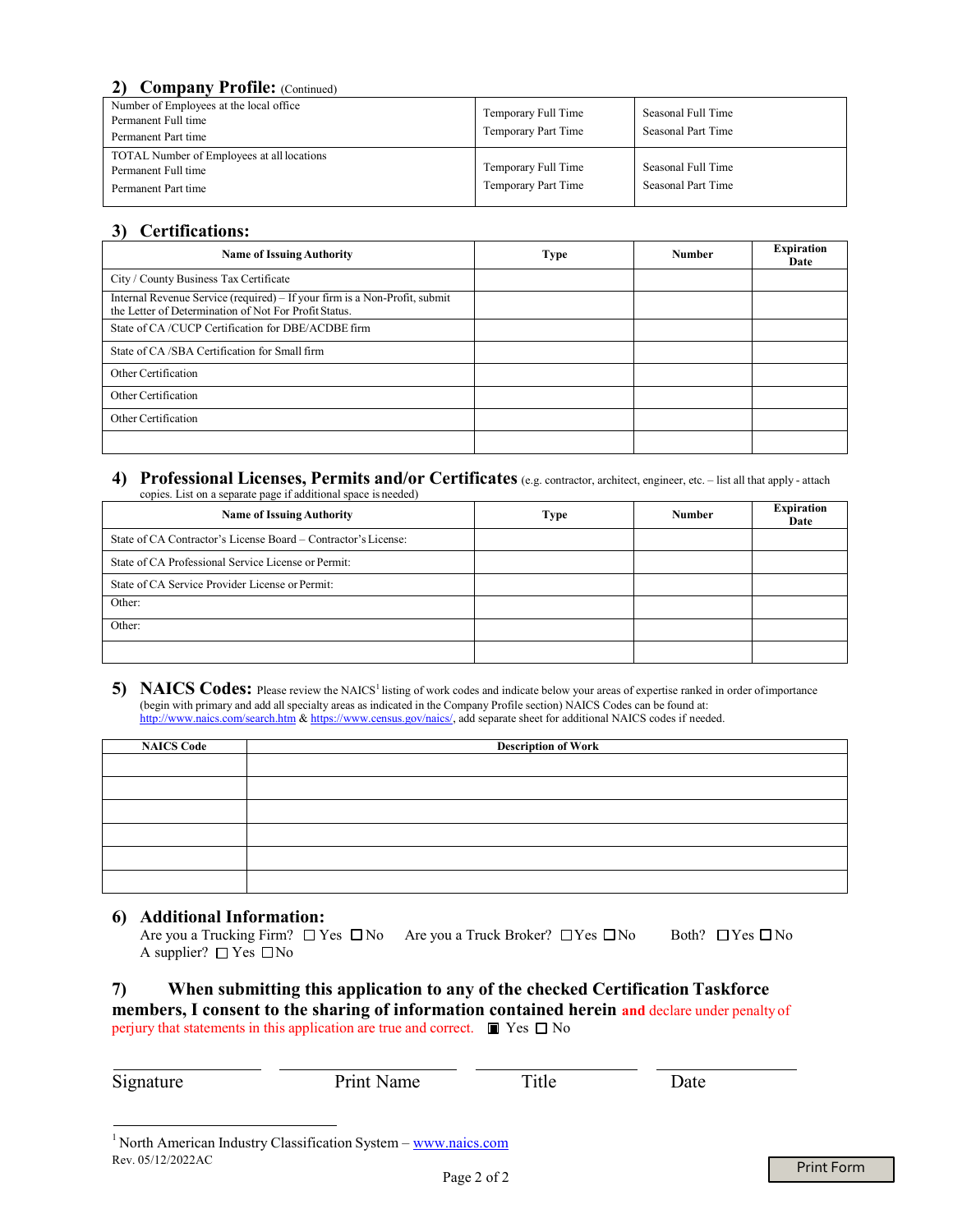

# **EAST BAY INTERAGENCY ALLIANCE Common Application for Certification**

Dear members of our local business community:

The East Bay Interagency Alliance (EBIA) partner agencies have established a collaborative Common Application for Local Certification designed to streamline the certification process for local small businesses located in Alameda County. The Port of Oakland also certifies firms in Contra Costa County. **The Common Application for Local Certification is a sharing of information between agencies and NOT a reciprocal certification.**

The agencies of the Certification Task Force hope that the Common Application will further facilitate contracting with our agencies and assist businesses in using our programs when competing for contracts. We have developed this process in response to requests that we make a certification process among our agencies more efficient and in acknowledgement of the past frustrations expressed by our business community. We encourage all of our small and local businesses to participate in the opportunities available to them through our agencies. Our agencies continually seek to increase competition in the bidding process. Increased competition can result in achieving multiple goals including contracts with lower costs, new and emerging technologies, and play a prominent role in the development of our local economy by increasing capacity in our local, small and diverse businesses.

The Common Application for Local Certification, along with the required Supplemental, may be submitted for certification with any of the agencies listed. If any additional information is required, your firm will be contacted by the agencies you have chosen. Please proceed with the Instructions, the Common Application, and the Supplemental Questionnaire that follow in the Application Packet.

On behalf of the EBIA and its member agencies, we thank you for your participation.

The EBIA Certification Task Force

If you have questions, please contact:

**Alameda County – Office of Melissa Wilk, Auditor-Controller SLEB Certification** Tel. 510 891-5500, ACSLEBCertification@acgov.org **Alameda County Transportation Commission** Maxima Paredes Tel. 510 208-7466, mparedes@alamedactc.org **City of Oakland – Office of the City Administrator, Division of Contracts and Compliance Ernestine Nettles** Tel. 510. 238-6160, enettles@oaklandnet.com **Port of Oakland – Contract Compliance – Social Responsibility Division Certification Hotline** Tel. **510 627-1627, srdadmin@portoakland.com**